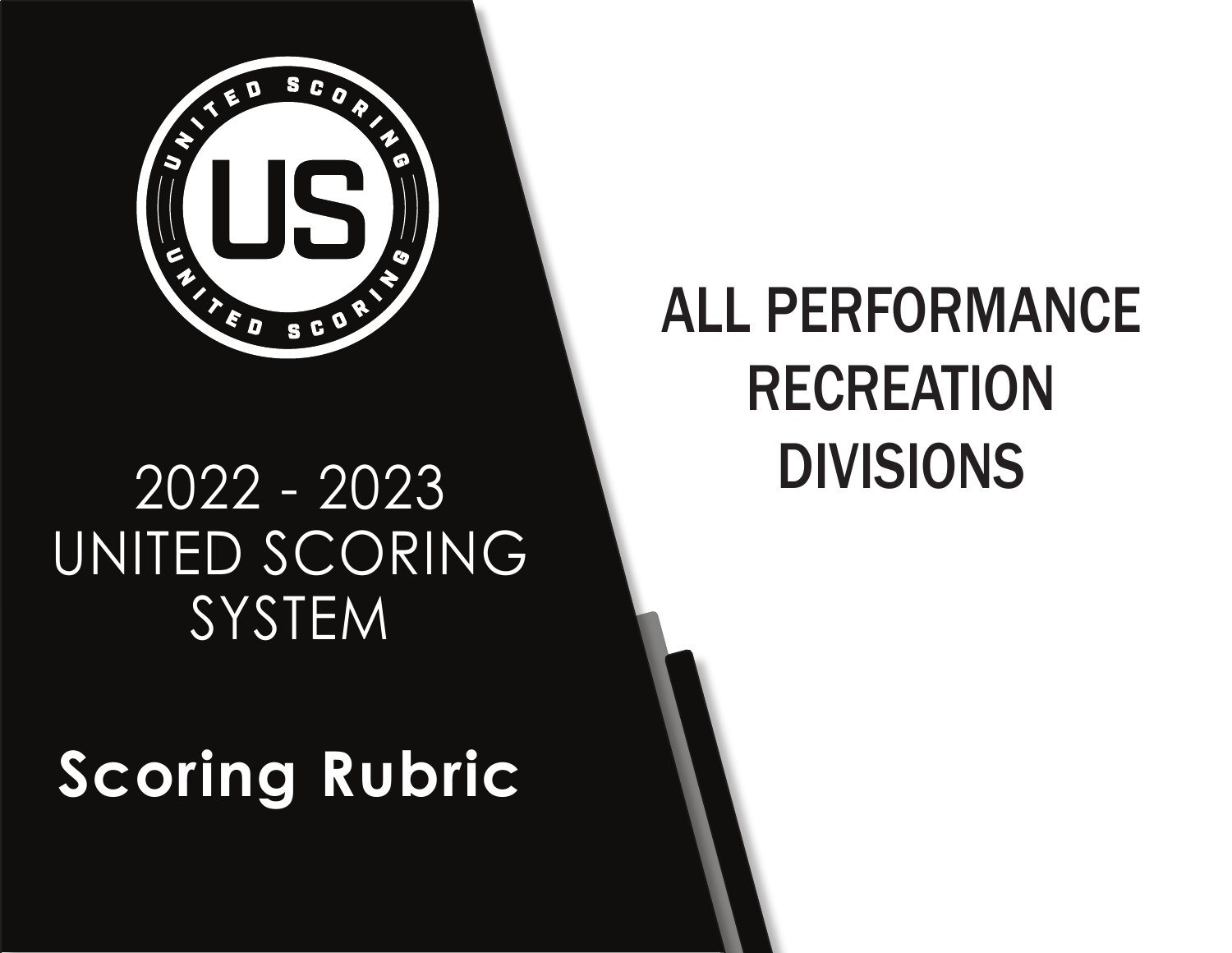

## 2022 - 2023 UNITED SCORING SYSTEM - BUILDING

PERFORMANCE RECREATION

Version: 6.8.2022

#### STUNT DIFFICULTY

STUNT SKILLS WILL ONLY RECEIVE FULL CREDIT IF THEY SHOW CONTROL THROUGH THE POP OR TRANSITION TO ANOTHER SKILL.

| 2.5 | Skills performed do not meet 3.0 requirement                                                                                              |
|-----|-------------------------------------------------------------------------------------------------------------------------------------------|
| 3.0 | 4 different level appropriate skills performed by MOST of the team                                                                        |
| 3.5 | 2 different level appropriate skills performed by MOST of the team at the<br>same time rippled or synchronized without recycling athletes |
| 4.0 | 3 different level appropriate skills performed by MOST of the team at the<br>same time rippled or synchronized without recycling athletes |
| 4.5 | 4 different level appropriate skills performed by MOST of the team at the<br>same time rippled or synchronized without recycling athletes |

#### **STUNT DRIVERS**

Once a Stunt Difficulty score is determined, each stunt skill will be evaluated based on the following criteria: Degree of Difficulty, Max Participation, Pace and Connection. Each category has a maximum number of points, outlined in the charts below for a total of 1.5 points.

| DEGREE OF DIFFICULTY (0 - 0.8) |                        |                       |  |  |
|--------------------------------|------------------------|-----------------------|--|--|
|                                | Advanced skill by MOST | Elite skill by MOST   |  |  |
| Skill 1                        | 0.1                    | 0.2<br><b>OR</b>      |  |  |
| Skill 2                        | 0.1                    | 0.2<br><b>OR</b>      |  |  |
| Skill 3                        | 0.1                    | 0.2<br>0 <sub>R</sub> |  |  |
| Skill 4                        | 0.1                    | 0.2<br><b>OR</b>      |  |  |

| <b>MAX PARTICIPATION <math>(0 - 0.6)</math></b><br>(RIPPLED OR SYNCHRONIZED IN THE SAME SECTION WITHOUT RECYCLING ATHLETES) |     |
|-----------------------------------------------------------------------------------------------------------------------------|-----|
| Level Appropriate Skill by MAX OR Advanced Skill by MOST                                                                    | 0.4 |
| Advanced Skill by MAX OR Elite Skill by MOST                                                                                | 0.5 |
| Elite Skill by MAX                                                                                                          | 0.6 |
| PACE & CONNECTION (0 - 0.1)                                                                                                 |     |
| Majority of the sequence has a consistent/quick pace & connection                                                           | 0.1 |
|                                                                                                                             |     |

#### BUILDING QUANTITY CHART

| # OF                 |                 | <b>NUMBER OF GROUPS</b> |                |  |
|----------------------|-----------------|-------------------------|----------------|--|
| ATH-<br><b>LETES</b> | <b>MAJORITY</b> | <b>MOST</b>             | <b>MAX</b>     |  |
| $5 - 11$             | 1               | 1                       | $\overline{2}$ |  |
| $12 - 15$            | 1               | 2                       | 3              |  |
| $16 - 19$            | $\overline{2}$  | 3                       | $\overline{4}$ |  |
| $20 - 23$            | 3               | 4                       | 5              |  |
| $24 - 27$            | 4               | 5                       | 6              |  |
| $28 - 31$            | 5               | 6                       | $\overline{7}$ |  |
| $32 - 38$            | 6               | 7                       | 8              |  |

### PYRAMID DIFFICULTY

| $2.0 - 2.5$ | <b>BELOW</b> | Skills performed do not meet Low range requirement                                     |
|-------------|--------------|----------------------------------------------------------------------------------------|
| $2.5 - 3.0$ | LOW          | 2 different level appropriate skills and 2 structures                                  |
| $3.0 - 3.5$ | <b>MID</b>   | 3 different level appropriate skills and 2 structures<br>performed by MOST of the team |
| $3.5 - 4.0$ | <b>HIGH</b>  | 4 different level appropriate skills and 2 structures<br>performed by MOST of the team |

### PYRAMID DIFFICULTY DRIVERS

Degree of Difficulty:

- Maximizing the number of groups performing each level appropriate transition
- Utilizing level appropriate stunts into structures/within sequence
- Combination of skills (level and non-level appropriate)
- Pace & Connection of skills performed

## TOSS DIFFICULTY

1.0 Less than a MAJORITY of the team performs a toss

1.5 MAJORITY of the team performs a level appropriate toss

2.0 MAJORITY of the team performs a level appropriate toss rippled or synchronized in the same section

Same Section - Single portion of the routine where skills from a skill set (Stunts, Pyramids, Tosses, Standing Tumbling, Running Tumbling, Jumps) are performed. Athletes may not be recycled.

#### ADDITIONAL INFORMATION

Skills that are not required to be synchronized may be cumulative to meet a difficulty requirement.

Structure - Two or more stunts connected to one another

#### BODY POSITIONS

• Lib and platform are not considered body positions

• Body positions include: Stretch, bow and arrow, arabesque, scale, scorpion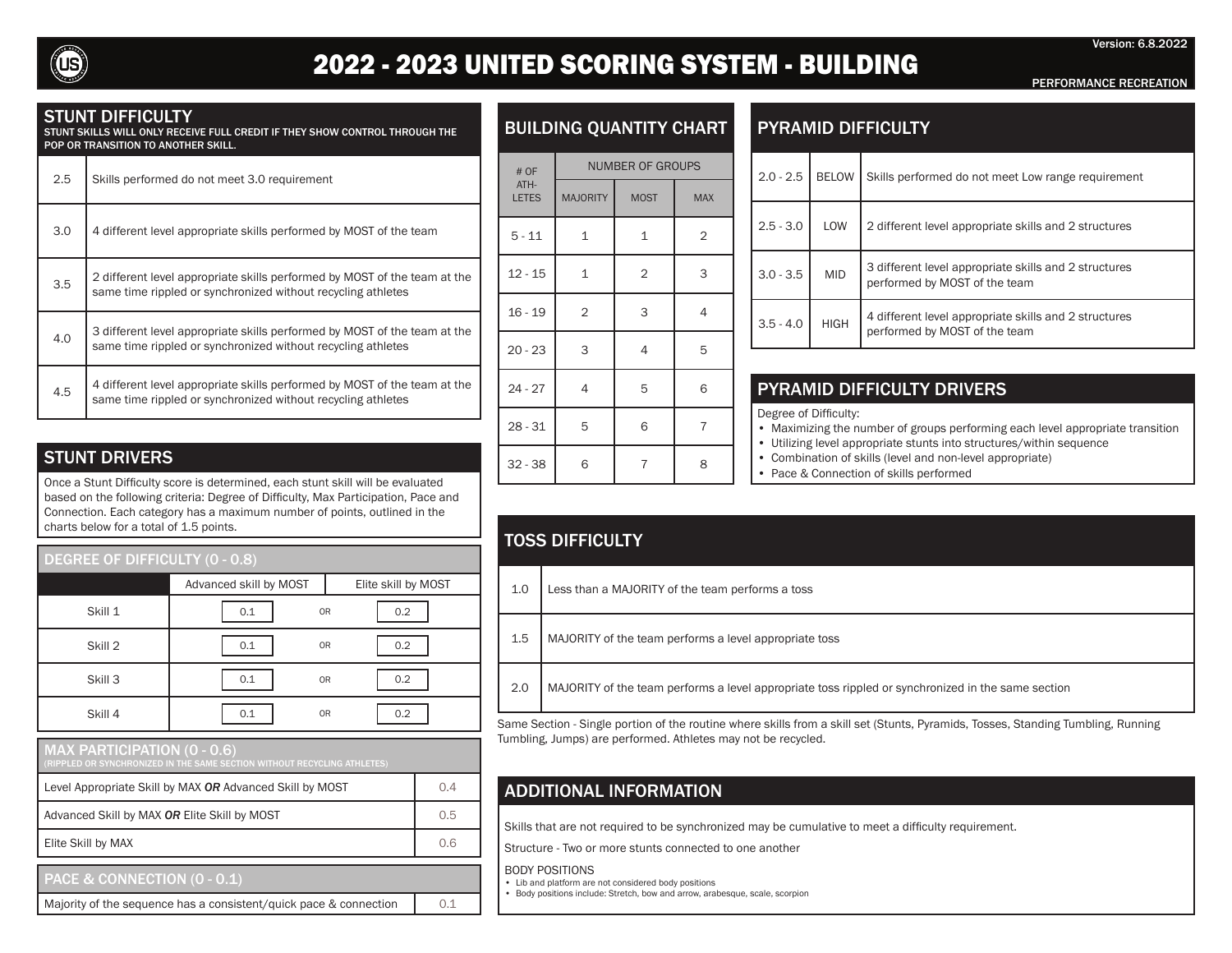

## 2022 - 2023 UNITED SCORING SYSTEM - TUMBLING

PERFORMANCE RECREATION

Version: 6.8.2022

#### JUMP DIFFICULTY

JUMPS MUST USE A WHIP APPROACH TO BE CONSIDERED CONNECTED. WHIP APPROACH- CONTINUOUS MOVEMENT THROUGH SWING, CONNECTING 2 OR MORE JUMPS.

| 0.5 | Skills performed do not meet 1.0 requirement                                                                                    | # OF<br><b>ATHLETES</b> |  |
|-----|---------------------------------------------------------------------------------------------------------------------------------|-------------------------|--|
| 1.0 | MOST of the team performs 1 advanced jump                                                                                       | $5 - 11$                |  |
|     | MOST of the team performs 2 connected advanced jumps. Must be<br>synchronized and include a variety.                            | $12 - 15$               |  |
| 1.5 | 6U/8U: MOST of the team performs 2 advanced jumps must be                                                                       | $16 - 19$               |  |
|     | synchronized, but DO NOT need to be connected or include a variety.                                                             | $20 - 23$               |  |
|     | MAX of the team performs 3 connected advanced jumps or 2<br>connected advanced jumps, plus 1 additional advanced jump. Must be  | $24 - 27$               |  |
| 2.0 | synchronized and include a variety.                                                                                             | $28 - 31$               |  |
|     | 6U/8U: MAX of the team performs 3 advanced jumps must be<br>synchronized, but DO NOT need to be connected or include a variety. | $32 - 38$               |  |

#### JUMPS

• Variety - at least 2 different jumps. Performing the same jump with different legs doesn't constitute as variety. (I.e. left/right hurdler)

- Jump skills must land on feet to be considered level appropriate and receive difficulty credit (i.e., jumps that land on knee(s) or seat, etc. would not count). • Basic Jumps: Spread Eagle, Tuck Jump
- Advanced Jumps: Pike, Right/Left Hurdlers (front or side), Toe Touch, Double Nine

### STANDING TUMBLING DIFFICULTY

| 1.5 | Skills performed do not meet 2.0 requirement                              |
|-----|---------------------------------------------------------------------------|
| 2.0 | MAJORITY of the team performs a level appropriate pass                    |
| 2.5 | MOST of the team performs a level appropriate pass                        |
| 3.0 | MOST of the team performs an Advanced and/or Elite level appropriate pass |

### RUNNING TUMBLING DIFFICULTY

| 1.5 | Skills performed do not meet 2.0 requirement                              |
|-----|---------------------------------------------------------------------------|
| 2.0 | MAJORITY of the team performs a level appropriate pass                    |
| 2.5 | MOST of the team performs a level appropriate pass                        |
| 3.0 | MOST of the team performs an Advanced and/or Elite level appropriate pass |

## TUMBLING/JUMP QUANTITY

CHART

| UNARI                   |                 |                |            |  |
|-------------------------|-----------------|----------------|------------|--|
| # OF<br><b>ATHLETES</b> | <b>MAJORITY</b> | <b>MOST</b>    | <b>MAX</b> |  |
| $5 - 11$                | 5               | 6              |            |  |
| $12 - 15$               | 6               | $\overline{7}$ | 9          |  |
| $16 - 19$               | 8               | 10             | 12         |  |
| $20 - 23$               | 10              | 13             | 16         |  |
| $24 - 27$               | 12              | 15             | 19         |  |
| $28 - 31$               | 14              | 18             | 22         |  |
| $32 - 38$               | 16              | 20             | 25         |  |

### ADDITIONAL INFORMATION

- Same Section\* would include standing and running tumbling skills/passes being performed.
- Standing/Running Tumbling Difficulty and the Degree of Difficulty driver can be achieved by a cumulative approach.
- Tumbling passes must land on feet to be considered level appropriate and receive difficulty credit (i.e., jump 3/4 front flip to seat, back handsprings which lands in a prone position, etc. would not count).
- Jumps within a pass will not break up the pass (i.e., Toe Touch-BHS-Toe Touch-BHS is 1 pass in L3).
- T-Jumps are not considered a jump and will break up a pass into two separate passes.
- L2- No skills out of a RO that are ILLEGAL in L1 will count for level appropriate credit (i.e., RO - Backward Roll).
- L3- No skills out of a BHS step out 1⁄2 turn that are ILLEGAL in L2 will count for level appropriate credit (i.e., RO - BHS step out 1/2 turn - RO).
- L4- Punch front forward roll will not count for level appropriate credit.

#### TUMBLING DRIVERS

Once a Standing and/or Running Tumbling Difficulty score is determined, each skill/pass will be evaluated based on the following criteria: Degree of Difficulty & Max Participation. Each category has a maximum number of points, outlined in the charts below for a total of 1 point.

| <b>DEGREE OF DIFFICULTY (0 - 0.6)</b><br>(To receive credit for each Skill/Pass section below the skills performed must be DIFFERENT)          |                               |                            |     |  |
|------------------------------------------------------------------------------------------------------------------------------------------------|-------------------------------|----------------------------|-----|--|
|                                                                                                                                                | Level Appropriate by MAJORITY | Advanced/Elite by MAJORITY |     |  |
| Skill/Pass                                                                                                                                     | 0.1<br>0.2<br>0 <sub>R</sub>  |                            |     |  |
|                                                                                                                                                | Advanced by MOST              | Elite by MOST              |     |  |
| Skill/Pass                                                                                                                                     | 0.3<br>0.4<br>0 <sub>R</sub>  |                            |     |  |
| MAX PARTICIPATION IN THE SAME SECTION (0 - 0.4)<br>(Same Section* - Single portion of the routine where skills from a skill set are performed) |                               |                            |     |  |
| Level Appropriate - Skill/Pass by MOST<br>0.1                                                                                                  |                               |                            |     |  |
| Level Appropriate - Skill/Pass by MAX                                                                                                          |                               |                            | 0.2 |  |
| Advanced/Elite Level Appropriate - Skill/Pass by MOST                                                                                          |                               |                            | 0.3 |  |
| Advanced/Elite Level Appropriate - Skill/Pass by MAX                                                                                           |                               |                            | 0.4 |  |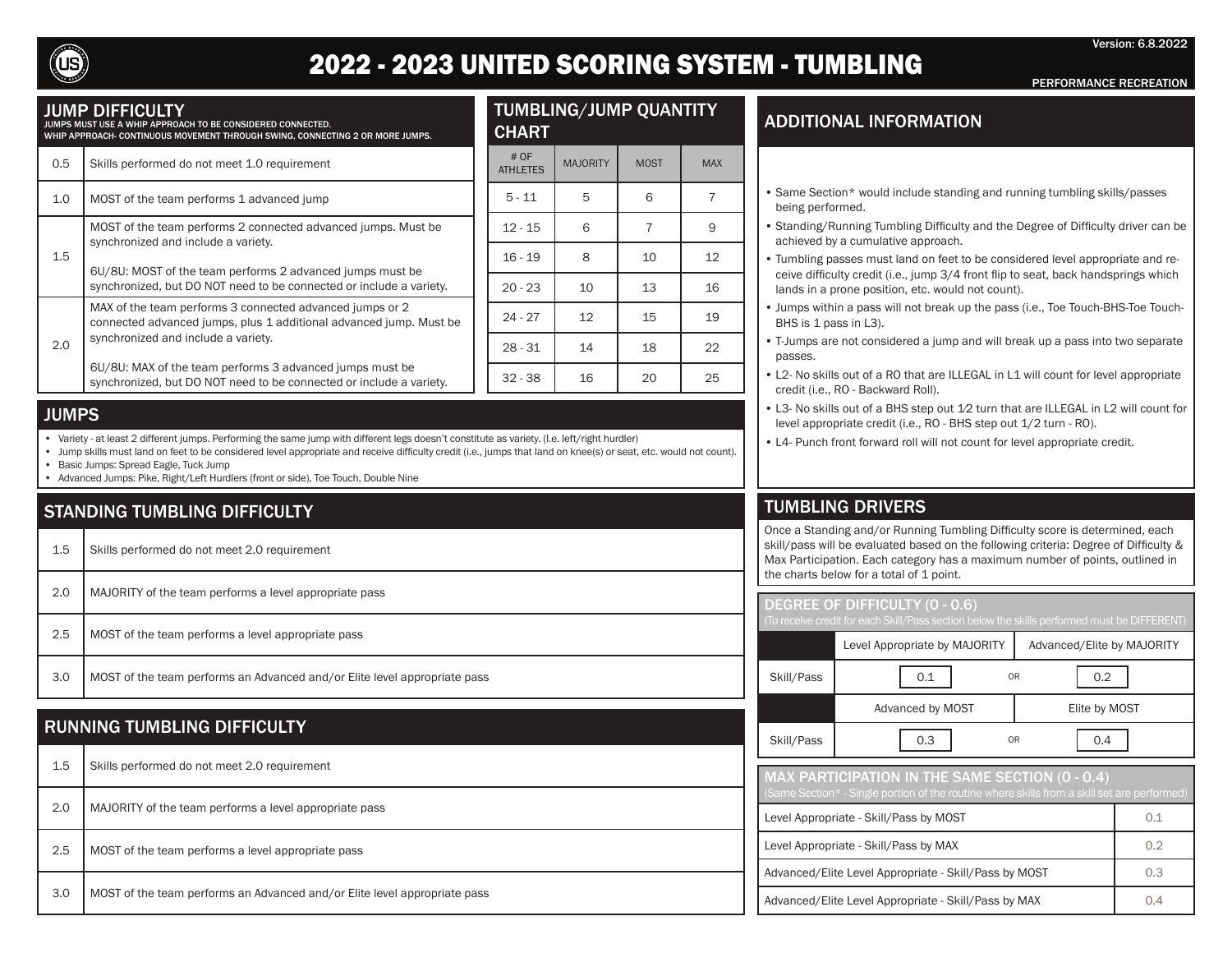

4.0

#### PERFORMANCE RECREATION

#### EXECUTION - STUNT/PYRAMID & STANDING/RUNNING TUMBLING

Athletes are expected to demonstrate excellent technique when performing each skill. A team's execution will be determined by all athletes performing the skill.

- Scores will start at a 4.0 and may be reduced by .1, .2 or .3 based on the lack of technical execution of each driver
- .1 Minor technique issues by the team, not just 1 athlete in Tumbling or 1 athlete in Stunts/ Pyramid
	- $\overrightarrow{2}$  Multiple technique issues by the team
	- .3 Widespread technique issues by the team
	- No more than .3 will be taken off for a single driver.
	- Stylistic differences will not factor into a teams' Execution score.

#### STUNT/PYRAMID DRIVERS

| Each driver may include, but is not limited to, the below examples: |                                                                                                                                                                                                      |  |  |  |
|---------------------------------------------------------------------|------------------------------------------------------------------------------------------------------------------------------------------------------------------------------------------------------|--|--|--|
| <b>Top Person</b>                                                   | • Body control<br>• Uniform flexibility<br>• Legs straight/locked and toes pointed                                                                                                                   |  |  |  |
| <b>Bases/Spotters</b>                                               | • Stability of the stunt<br>• Solid stance<br>• Feet stationary                                                                                                                                      |  |  |  |
| <b>Transitions</b>                                                  | • Entries<br>• Dismounts<br>• Control from skill to skill                                                                                                                                            |  |  |  |
| Synchronization*                                                    | $\bullet$ Timing<br>*Teams that do not perform at least 1 level appropriate skill/transition by 2<br>or more groups in Stunts and Pyramids will automatically receive .3 off for<br>Synchronization. |  |  |  |

#### EXECUTION - TOSS & JUMPS

Athletes are expected to demonstrate excellent technique when performing each skill. A team's execution will be determined by all athletes performing the skill.

- Scores will start at a 2.0 and may be reduced by .1, .2 or .3 based on the lack of technical execution of each driver
- 2.0 • .1 - Minor technique issues by the team, not just 1 athlete in Jumps or 1 athlete in Tosses
	- .2 Multiple technique issues by the team
	- .3 Widespread technique issues by the team
	- No more than .3 will be taken off for a single driver.
	- Stylistic differences will not factor into a teams' Execution score.

#### TOSS DRIVERS

#### Each driver may include, but is not limited to, the below examples:

Teams that only perform 1 toss will automatically receive .3 off for any driver that constitutes a reduction, regardless of the severity of the issue.

Straight ride tosses will ONLY affect a team's execution score in level 2.

| <b>Top Person</b>     | • Body control<br>• Consistent execution of skill/trick<br>• Legs straight/toes pointed<br>• Arm placement |
|-----------------------|------------------------------------------------------------------------------------------------------------|
| <b>Bases/Spotters</b> | • Using arms/legs to throw together (Timing)<br>• Solid stance<br>• Controlled<br>$\bullet$ Cradle         |
| <b>Height</b>         | • Distance between top persons' feet and hands of the bases (The value<br>deducted will not exceed 0.1)    |

| <b>STANDING/RUNNING TUMBLING DRIVERS</b><br>Each driver may include, but is not limited to, the below examples: |                                                                                                                                                            |  |
|-----------------------------------------------------------------------------------------------------------------|------------------------------------------------------------------------------------------------------------------------------------------------------------|--|
| <b>Approach</b>                                                                                                 | • Arm placement into a pass/skill<br>• Swing/prep<br>• Chest placement                                                                                     |  |
| <b>Body Control</b>                                                                                             | • Head placement<br>• Arm/shoulder placement in skills<br>• Hips<br>• Leg placement in skills<br>• Control from skill to skill in a pass<br>• Pointed toes |  |
| Landings                                                                                                        | • Controlled<br>• Chest placement<br>• Finished pass/skill<br>• Incomplete twisting skills                                                                 |  |
| Synchronization*                                                                                                | • Timing<br>*Teams that do not perform at least 1 level appropriate pass synchronized in a<br>group will automatically receive .3 off for Synchronization. |  |

| <b>JUMP DRIVERS</b><br>Each driver may include, but is not limited to, the below examples: |                                                                                                                                                     |  |
|--------------------------------------------------------------------------------------------|-----------------------------------------------------------------------------------------------------------------------------------------------------|--|
| <b>Arm Placement</b>                                                                       | • Approach<br>• Consistent entry<br>• Swing/prep<br>• Arm position within jump(s)                                                                   |  |
| <b>Leg Placement</b>                                                                       | • Straight legs<br>• Pointed toes<br>• Hip placement/rotation/Hyperextension<br>• Height<br>• Legs/feet together<br>• Chest placement<br>• Landings |  |
| <b>Synchronization</b>                                                                     | • Timing (The value deducted will not exceed 0.1)                                                                                                   |  |